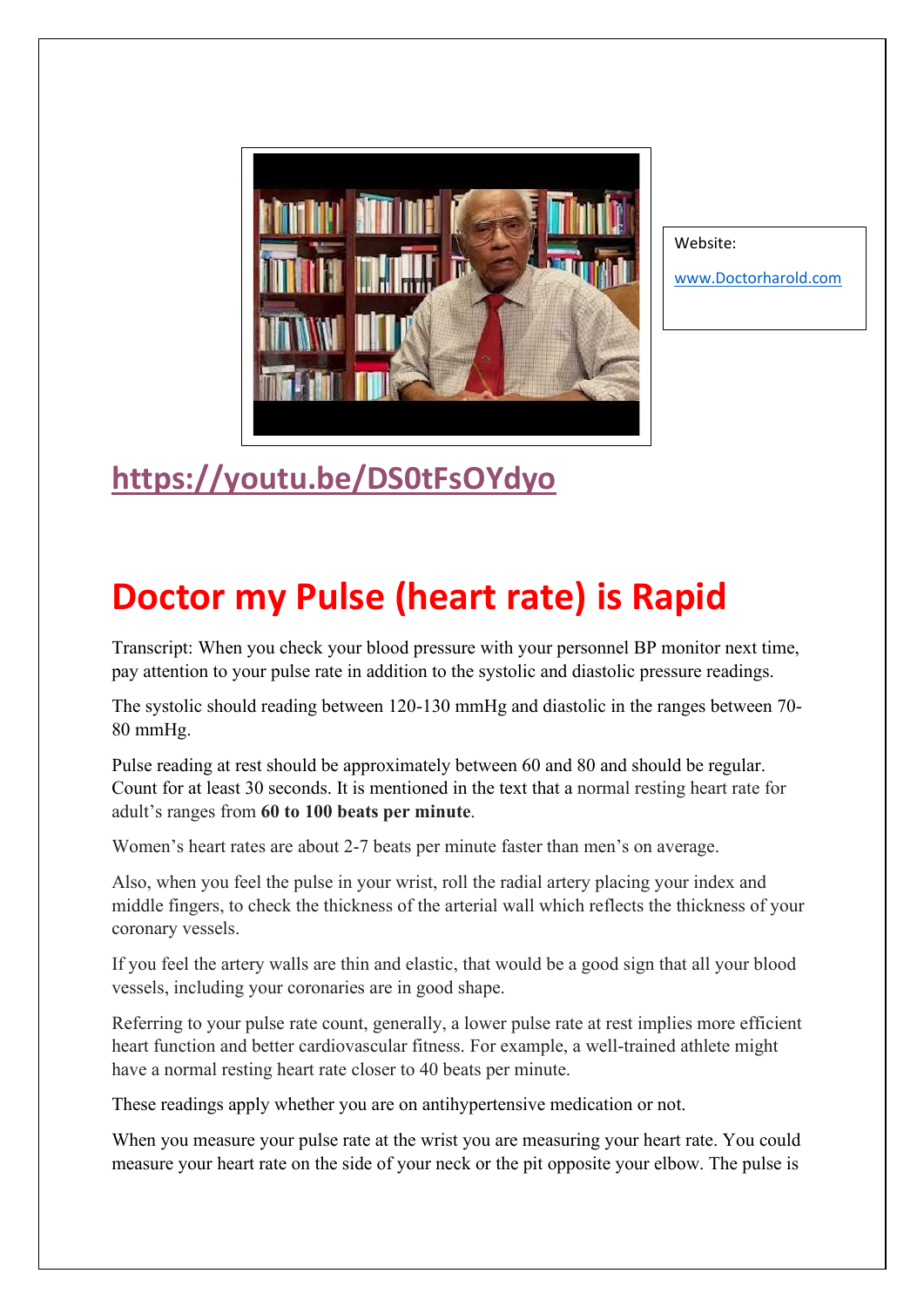really the pulsating rhythm of your blood due to heart contractions and matches the movements of your heart and indicates your heart rate.

Why does a good resting pulse or heart rate matters? When you regularly check on your BP and pulse, and if the pulse rate is not within the normal ranges mentioned, it could be an early sign that you need to see your doctor to find out.

Your doctor may prescribe a beta blocker or a calcium channel blocker to reduce the heart rate, if he feels it is too rapid. He will also take steps to find out why the pulse or the heart rate is rapid, before prescribing such medication to slow your heart rate. Such medication also lowers your blood pressure.

You need to keep your resting heart rate as low as possible. One large, long-term study compared men with heart rates above 90 and those below 80. The men with higher average heart rates were associated with triple the risk of death.

People with lower heart rates have more reserve power of the heart to be more active and get more exercise than others.

Therefore, a daily 1–2-hour brisk walk will make you more active and fit, and also lower your heart rate.

The pulse gets elevated with age, stress, obesity, drinking coffee or smoking soon after, drinking alcohol, and medications and medical conditions.

If the pulse or heart rate goes up over 100 beats a minute, it is called tachycardia.

You need to see your doctor immediately in such a situation, especially with irregular heart rhythms.

Atrial fibrillation is the most common type of irregular heart rhythm. This is due to irregular electrical signals in the upper chamber or the atrium of the heart.

Ventricular tachycardia is when the irregular heart starts in the lower heart chambers or the ventricles.

Supraventricular tachycardia is caused by irregular heart beats starting above the ventricles.

Ventricular fibrillation is a situation when the lower chambers quiver instead of contracting ina coordinated way.

Other causes that lead to fast heartbeat or tachycardia are fever, heavy alcohol use or withdrawal, high or low blood pressure, imbalance of electrolytes like potassium, sodium, calcium and magnesium, over active thyroid, or due to unknown causes.

Special mention needs to be mentioned about tachycardia caused in overactive thyroid, due to the over-production of the thyroid hormone

In this situation, you feel nervous, moody, weak, and tired. You tend to sweat for no reason, your skin is moist and warm. You need to see your doctor to find out the cause by ordering a thyroid function test done on a sample of blood.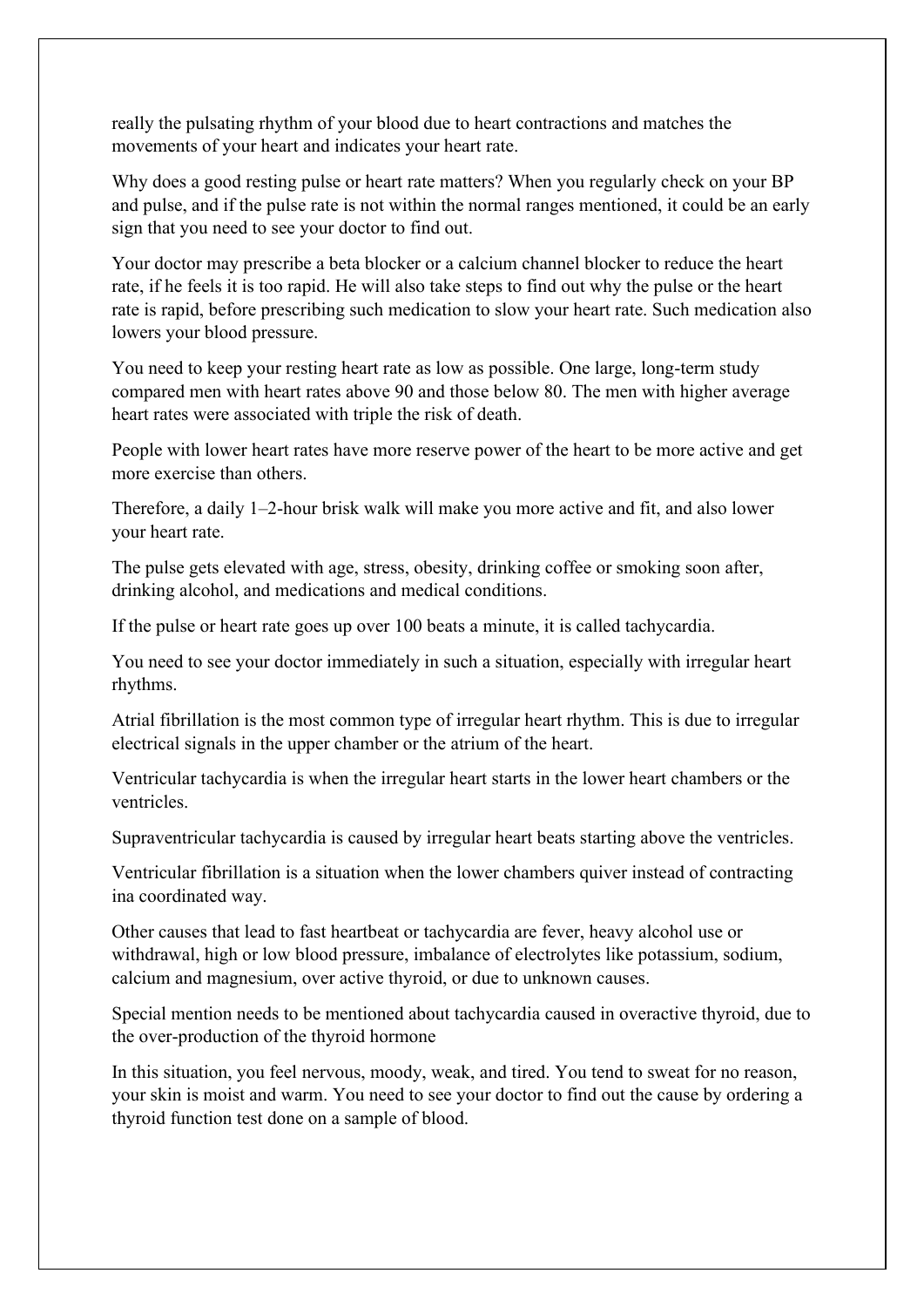Poor blood supply to the heart muscles due to blockage of coronary arteries, or heart valve disease, infections of the heart muscles called myocarditis can all cause fast heart beats. See your doctor soon for investigations.

Let us discuss now about bradycardia, meaning a very slow heart rate, below 60 beats per minute.

Just the way you can get fast heart beats, you could get very slow heart beats called bradycardia, that needs prompt attention.

It occurs frequently in older adults. "As people get older, there is occasional normal wear and tear on the electrical system of the heart, which slows the heart rate.

Normal range of the heart beats is 50 to 100 beats per minute. If it is below 50 we call it bradycardia

A heart malfunction can cause slowing of your heart rate.

The most common cause for bradycardia is a malfunction in the heart's natural pacemaker, the sinus node. It controls how quickly the top and bottom heart chambers pump blood through the body.

Bradycardia can be caused by: Heart tissue damage related to aging. Damage to heart tissues from heart disease or heart attack. A heart disorder present at birth (congenital heart defect).

AV Block

Another cause of bradycardia is atrioventricular block (AV Block), in which the top and bottom chambers don't communicate well and your heart rate drops as a result.

Do not mistake physiological bradycardia found in athletes who regularly exercises for fitness.

Taking too much of magnesium supplements can cause bradycardia and dizziness. Be aware of it if you on this supplement.

Certain illnesses can cause bradycardia, include -Heart attacks due to coronary artery disease. A bacterial infection in the blood that attacks your heart.

Inflammation of your heart muscle.

Low thyroid function.

An electrolyte imbalance.

Too much potassium in your blood.

Certain medications, including beta blockers and antiarrhythmics.

If you have any symptoms such as lack of energy, low stamina, dizzy feelings, weakness with low heart rate, you need to see your doctor.

In conclusion, I would like to stress the importance of checking your pulse rate whenever you check on your blood pressure and take notice of if there is any abnormality, and see your doctor for further investigations.

Hope this video talk was useful

Stay safe at home, and Goodbye for now